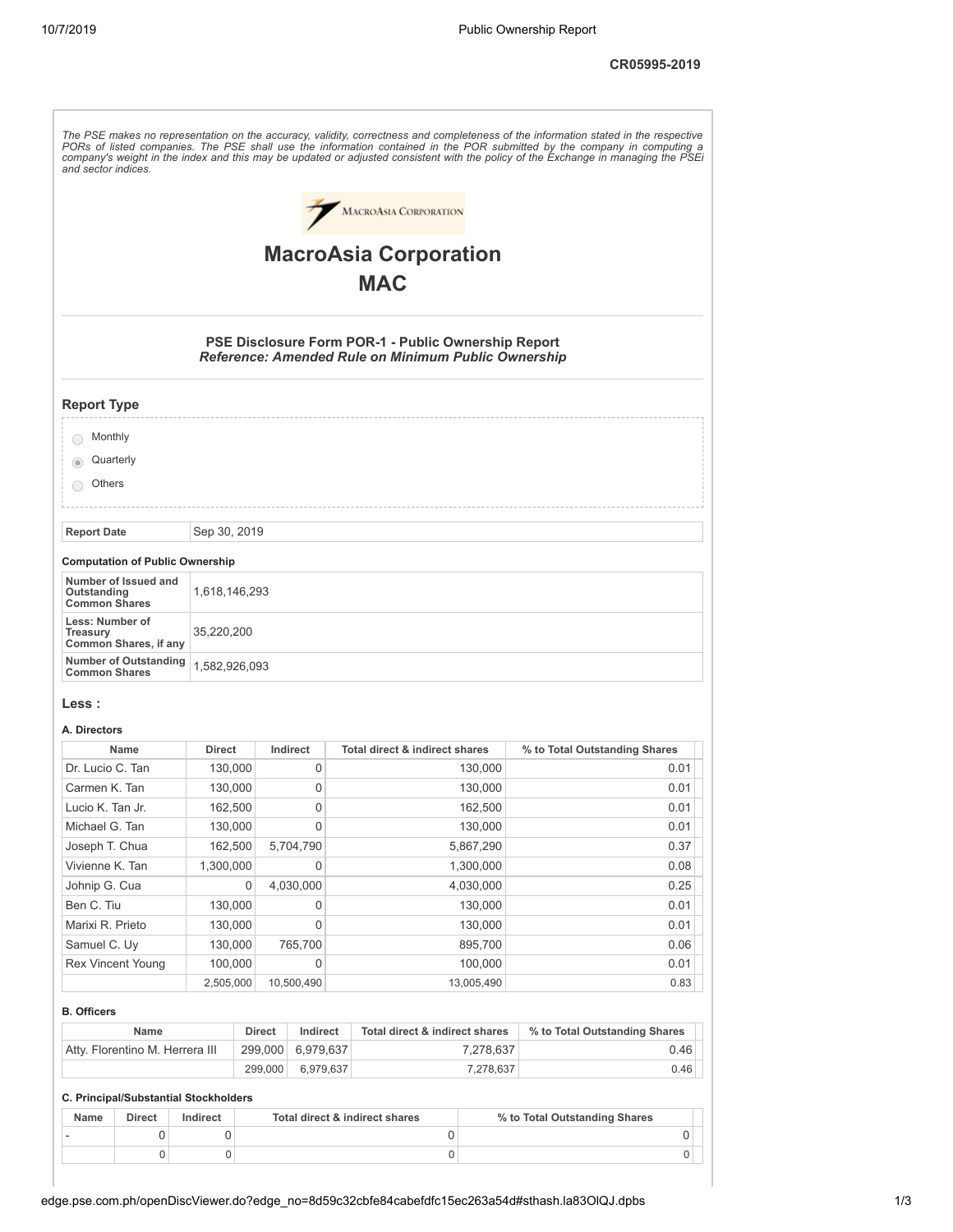# 10/7/2019 Public Ownership Report

| <b>D.</b> Affiliates                   |               |                |                                              |                                         |
|----------------------------------------|---------------|----------------|----------------------------------------------|-----------------------------------------|
| Name                                   | <b>Direct</b> | Indirect       | <b>Total direct &amp; indirect</b><br>shares | % to Total Outstanding<br><b>Shares</b> |
| Baquio Gold Holdings Corp.             | 114,400,000   | $\Omega$       | 114,400,000                                  | 7.23                                    |
| Conway Equities, Inc.                  | 110,643,000   | 0              | 110,643,000                                  | 6.99                                    |
| Pan Asia Securities Corp.              | 83,543,525    | $\Omega$       | 83,543,525                                   | 5.28                                    |
| Solar Holdings Corp.                   | 76,700,000    | $\mathbf 0$    | 76,700,000                                   | 4.85                                    |
| Dragonstar Management Corp             | 69,875,000    | 0              | 69,875,000                                   | 4.41                                    |
| Profound Holdings, Inc.                | 61,750,000    | 0              | 61,750,000                                   | 3.9                                     |
| Excel Ventures, Inc.                   | 61,626,500    | 0              | 61,626,500                                   | 3.89                                    |
| <b>Bigearth Equities Corporation</b>   | 60,450,000    | 0              | 60,450,000                                   | 3.82                                    |
| Palomino Ventures, Inc.                | 37,570,000    | 0              | 37,570,000                                   | 2.37                                    |
| Primeline Realty, Inc.                 | 32,500,000    | 0              | 32,500,000                                   | 2.05                                    |
| Artisan Merchandising Corp             | 32,500,000    | $\Omega$       | 32,500,000                                   | 2.05                                    |
| Caravan Holdings Corporation           | 32,500,000    | $\overline{0}$ | 32,500,000                                   | 2.05                                    |
| <b>Quality Holdings Inc</b>            | 32,500,000    | 0              | 32,500,000                                   | 2.05                                    |
| <b>Sunway Equities inc</b>             | 29,211,000    | 0              | 29,211,000                                   | 1.85                                    |
| Infinity Equities Incorporated         | 28,600,000    | $\Omega$       | 28,600,000                                   | 1.81                                    |
| <b>Bestview Development Corp</b>       | 28,600,000    | 0              | 28,600,000                                   | 1.81                                    |
| <b>Basic Options Inc</b>               | 28,600,000    | $\mathbf{0}$   | 28,600,000                                   | 1.81                                    |
| Winsor Merchandising Corp              | 28,600,000    | $\mathbf 0$    | 28,600,000                                   | 1.81                                    |
| Prima Equities & Investments Corp      | 28,600,000    | $\mathbf 0$    | 28,600,000                                   | 1.81                                    |
| Legacy Holdings Inc                    | 28,600,000    | 0              | 28,600,000                                   | 1.81                                    |
| Kinston Realty & Development Corp      | 28,600,000    | 0              | 28,600,000                                   | 1.81                                    |
| <b>Wonderoad Corporation</b>           | 12,500,000    | $\mathbf 0$    | 12,500,000                                   | 0.79                                    |
| Golden Path Realty Corporation         | 32,500,000    | 0              | 32,500,000                                   | 2.05                                    |
| Clipper 8 Realty & Development<br>Corp | 32,500,000    | $\mathbf{0}$   | 32,500,000                                   | 2.05                                    |
| Absolute Holdings & Equities, Inc.     | 32.500.000    | 0              | 32,500,000                                   | 2.05                                    |
|                                        | 1,145,969,025 | 0              | 1,145,969,025                                | 72.4                                    |

# **E. Government**

| Name | <b>Direct</b> | Indirect | Total direct & indirect shares | % to Total Outstanding Shares |  |
|------|---------------|----------|--------------------------------|-------------------------------|--|
|      |               |          |                                |                               |  |
|      |               |          |                                |                               |  |

# **F. Banks**

| Name | <b>Direct</b> | Indirect | Total direct & indirect shares | % to Total Outstanding Shares |  |
|------|---------------|----------|--------------------------------|-------------------------------|--|
|      |               |          |                                |                               |  |
|      |               |          |                                |                               |  |

# **G. Employees**

| Name | <b>Direct</b> | Indirect | Total direct & indirect shares | % to Total Outstanding Shares |
|------|---------------|----------|--------------------------------|-------------------------------|
|      |               |          |                                |                               |
|      |               |          |                                |                               |

## **H. Lock-Up Shares**

| Name | <b>Direct</b> | Indirect | Total direct & indirect shares | % to Total Outstanding Shares |  |
|------|---------------|----------|--------------------------------|-------------------------------|--|
|      |               |          |                                |                               |  |
|      |               |          |                                |                               |  |

## **I. Others**

| Name | Direct | Indirect | Total direct & indirect shares | % to Total Outstanding Shares |  |
|------|--------|----------|--------------------------------|-------------------------------|--|
|      |        |          |                                |                               |  |
|      |        |          |                                |                               |  |

| Number of Listed<br><b>Common Shares</b>                | 1.618.146.293 |
|---------------------------------------------------------|---------------|
| <b>Total Number of</b><br><b>Non-Public Shares</b>      | 1,166,253,152 |
| <b>Total Number of Shares</b><br>Owned<br>by the Public | 416.672.941   |
| <b>Public Ownership</b><br>Percentage                   | 26.32%        |